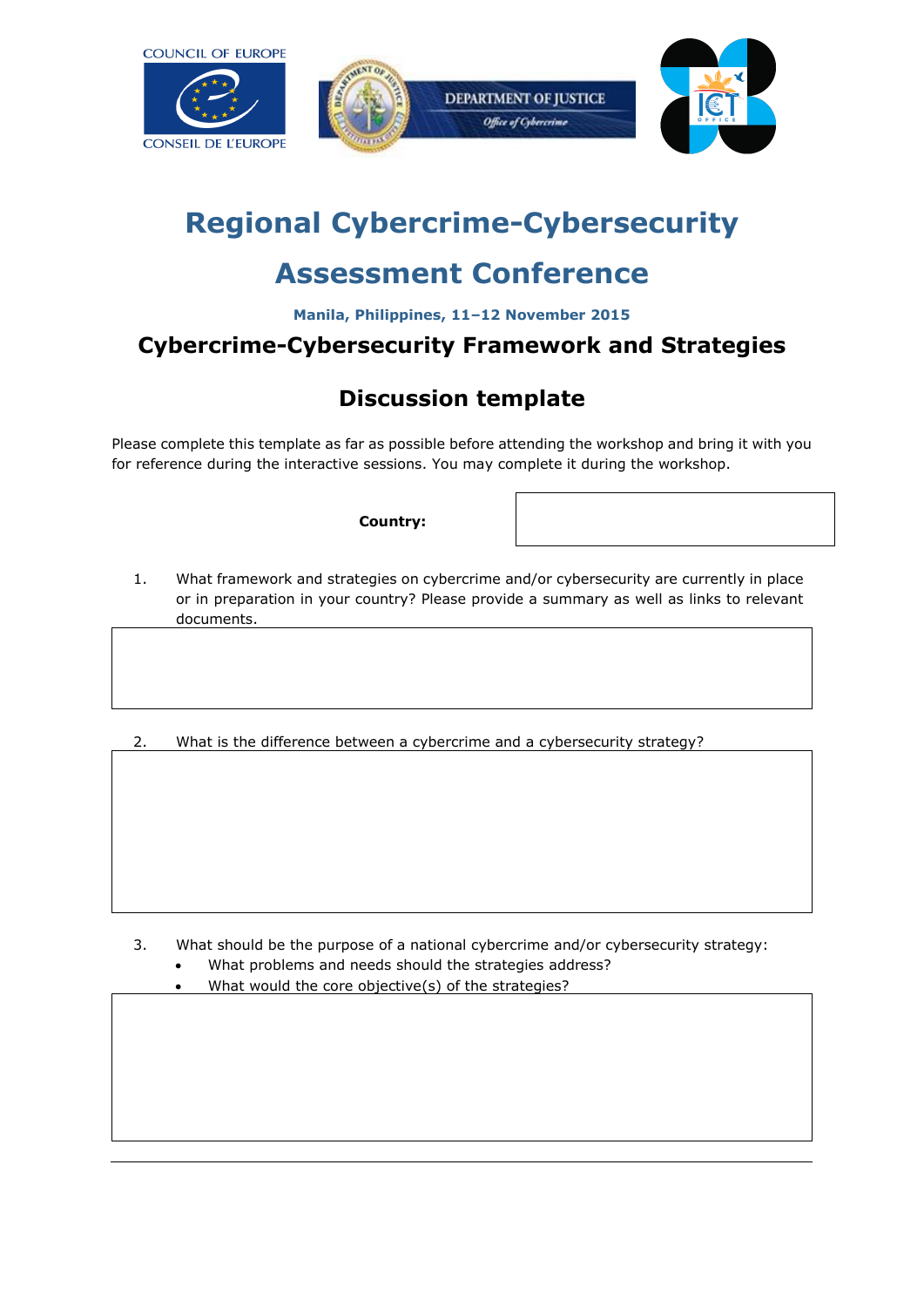- 4. Who are the key stakeholders in the strategies? Who should be involved the preparation, implementation and management?
- 5. What areas should the cybercrime strategy cover? What would be the specific objectives, results and activities for each area

| Objective 1: |  |
|--------------|--|
| Result 1.1:  |  |
| Activities:  |  |
| Result 1.2:  |  |
| Activities:  |  |
| Etc.         |  |
| Objective 2: |  |
| Result 2.1:  |  |
| Activities:  |  |
| Result 3.2:  |  |
| Activities:  |  |
| Etc.         |  |
| Objective 3: |  |
| Result 3.1:  |  |
| Activities:  |  |
| Result 3.2:  |  |
| Activities:  |  |
| Etc.         |  |

6. What areas should the cybersecurity strategy cover? What would be the specific objectives, results and activities for each area

| Objective 1: |  |
|--------------|--|
| Result 1.1:  |  |
| Activities:  |  |
| Result 1.2:  |  |
| Activities:  |  |
| Etc.         |  |
| Objective 2: |  |
| Result 2.1:  |  |
| Activities:  |  |
| Result 3.2:  |  |
| Activities:  |  |
| Etc.         |  |
| Objective 3: |  |
| Result 3.1:  |  |
| Activities:  |  |
| Result 3.2:  |  |
| Activities:  |  |
| Etc.         |  |

7. How and when should implementation of the strategies be evaluated?